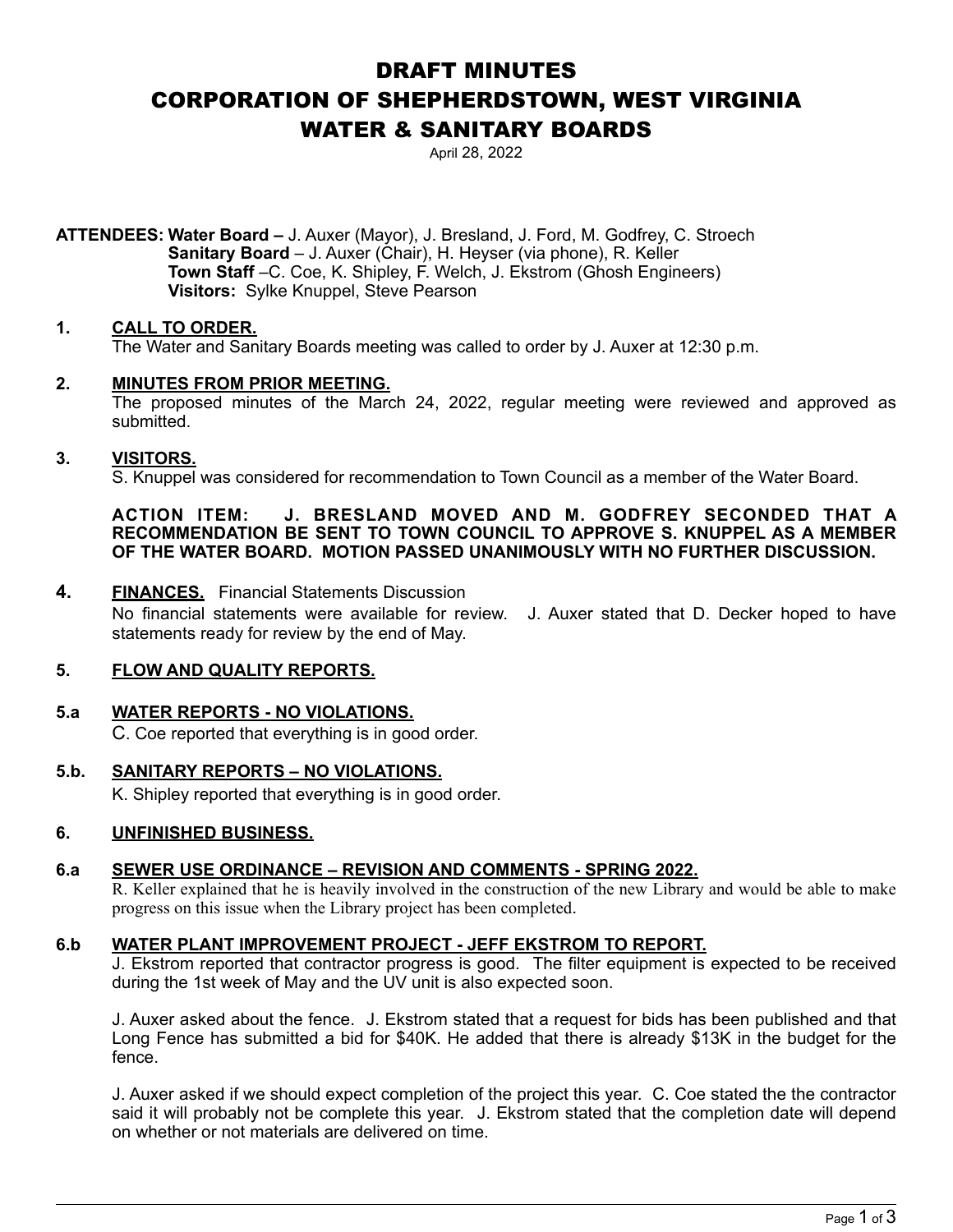# **6.c UPDATE ON WATER DISTRIBUTION PROJECT - JEFF EKSTROM TO REPORT.**

 J. Ekstrom reported that Congressional grant for this project is to be administered by the Army Corps of Engineers and that we are waiting for information as to the details of how the grant will be administered.

# **7. NEW BUSINESS.**

# **7.a SHEETZ STORE - APPROVAL OF STEP II - ALTERNATE MAINLINE EXTENSION AGREEMENT - TO BE SENT TO PSC.**

F. Welch stated that he is working on the Mainline Extension Agreement and that it is almost done. When it is it will be sent to Sheetz for signature and then forwarded to the PSC.

J. Bresland inquired about the estimated completion of the project. K. Shipley stated that the target date is now 6/2 and that the progress was slowed due to the difficulty of sewer boring and a delay in the implementation of the electricity connection.

# **7.b LEAD AND COPPER/CCR/VIOLATIONS - WOODY COE TO REPORT.**

#### **CCR**

C. Coe stated that the CCR will be mailed out 6/1.

M. Godfrey said that he thought the terminology of the report is dense and possibly overwhelming for the average customer. C. Coe explained that there was a section in which all terms and abbreviations are defined. R. Keller asked if we could include an executive summary. M. Godfrey offered to author such a summary. C. Coe said that when it was done he would submit it to the State to get approval to include it in the CCR and that, if approved, it would be included in next year's report.

#### LEAD AND COPPER

C. Coe stated that the required samples will be complete and submitted by the middle of June and that we have never had an issue with these samples in the past but that new testing has resulted in problems in some other jurisdictions which had no previous problems.

We have no known lead service lines but we do have 60 to 70 lead goosenecks.

The overall plan is to have the complete survey done by 2024 and any required replacements completed by 2026. Replacements will require the Town to replace the entire line from the main line to 18 inches inside the customer's premises.

#### **7.c RENEWAL OF COLONIAL HILLS PHASE III - WATER AND SEWER APPLICATION.**

F. Welch addressed the application renewal request for Colonial Hills Phase III. He noted that the overall Colonial Hills project was begun in 2005 so the Water/Sewer application for Phase III has been renewed quite a few times. He suggested that we should review our procedures with regard to application renewals and consider limiting the number of renewals allowed without resubmitting the application. R. Keller agreed and also noted that a change in ownership should require a resubmission of the application. A general discussion ensued and it was decided to include a review of the application renewal procedure on next month's agenda.

K. Shipley stated that for Colonial Hills Phase III the water and sewer lines have already been installed and the only issue with the application is that it continues to show the owner as Mark-Colonial Hills LLC, which we believe is no longer the case.

C. Stroech suggested that we should invite a representative of the project to our next meeting to explain what the current ownership situation is.

#### **ACTION ITEM: C. STROECH MOVED AND J. BRESLAND SECONDED FOR THE WATER BOARD THAT THIS APPLICATION BE TABLED UNTIL IT IS UPDATED WITH THE CORRECT OWNERSHIP INFORMATION. MOTION PASSED UNANIMOUSLY WITH NO FURTHER DISCUSSION.**